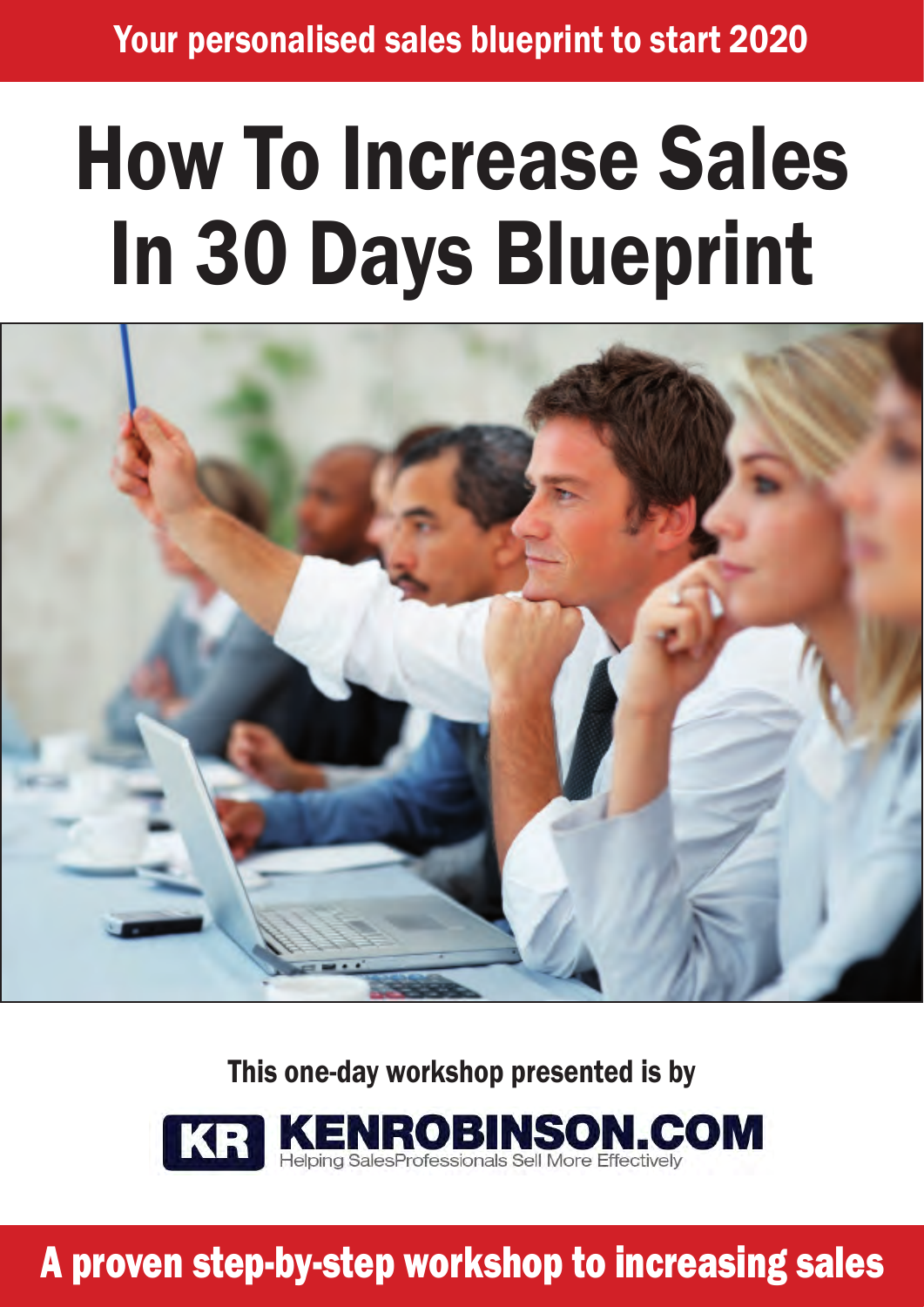## Do you have a proven 30-day sales program to grow sales in 2020?

You only have to review the<br>average week of your sales<br>team to find out that they<br>have no time to sit back and ref average week of your sales team to find out that they have no time to sit back and refine what they are doing.

Most of them will begin the year, repeating sales mistakes that should have been corrected last year.

They need a systematic process which they can implement throughout the year that will help make their sales life easier - and give you the sales results you need.

If this sounds familiar, you are not alone - many sales managers struggle to make sense of what was supposed to be a great year.

For the most part, your sales team are so focused on trying to make budget - let alone earn a bonus - that they never stop long enough to consider a better approach to selling.

Making budget in the next 30 days for many salespeople is no fun. Unfortunately, a rare few can rise above the fray and improve their sales system.

The rest of the sales team will be disappointed by the fact that the new approach, developed by your top-flight sales star, is never passed down the line to the other members of your team.

This can result in one or two members of staff always claiming the winners' prize, while the rest of the sales team either languish in quiet desperation - or if things get bad enough - to be shown the door.

It doesn't have to be this way - there is a proven sales training system that is working for Australian firms like yours.

Based on his 30+ years of sales and business building experience, Ken Robinson has developed a 30 day sales blueprint for 2020 that your team can implement immediately.

Ken will work with you and your team to develop new methodologies and sales mind-sets, which will enable your sales team to rise to their full potential.

Unlike many sales trainers, Ken walks the talk. His training is not based on the collective wisdom of yesteryear's sales gurus, who are still teaching sales training techniques that belong in the 1950s.

With Ken's approach, you get the hands-on experience of someone



Ken Robinson - Workshop Presenter

who has been consistently selling regularly to the Australian B2B sector for several decades.

Ken has sold in both recession and boom times and knows the best approach no matter what the market is doing.

Why have other Australian companies been keen to implement Ken Robinson's unique sales training program?

To answer that question let's hear from one of Ken's clients:

"I know your sales methods work. You cold called me on a Thursday afternoon, you then convinced me to meet with you the following morning and on the day of our meeting I ended your visit by signing an agreement for a 6 month campaign. Something I had not budgeted for, but knew I had to have.

"Ken, the way you presented your pitch was so compelling, you did not pressure me and I did not at any point feel like I was being sold. Instead, as I listened to you share one case study of success after another I knew that I had to have what you were offering and signed on the spot without hesitation.

"That is why I want you to teach my salespeople how to sell like that!"

Attache Software, Managing Director, Mike Rich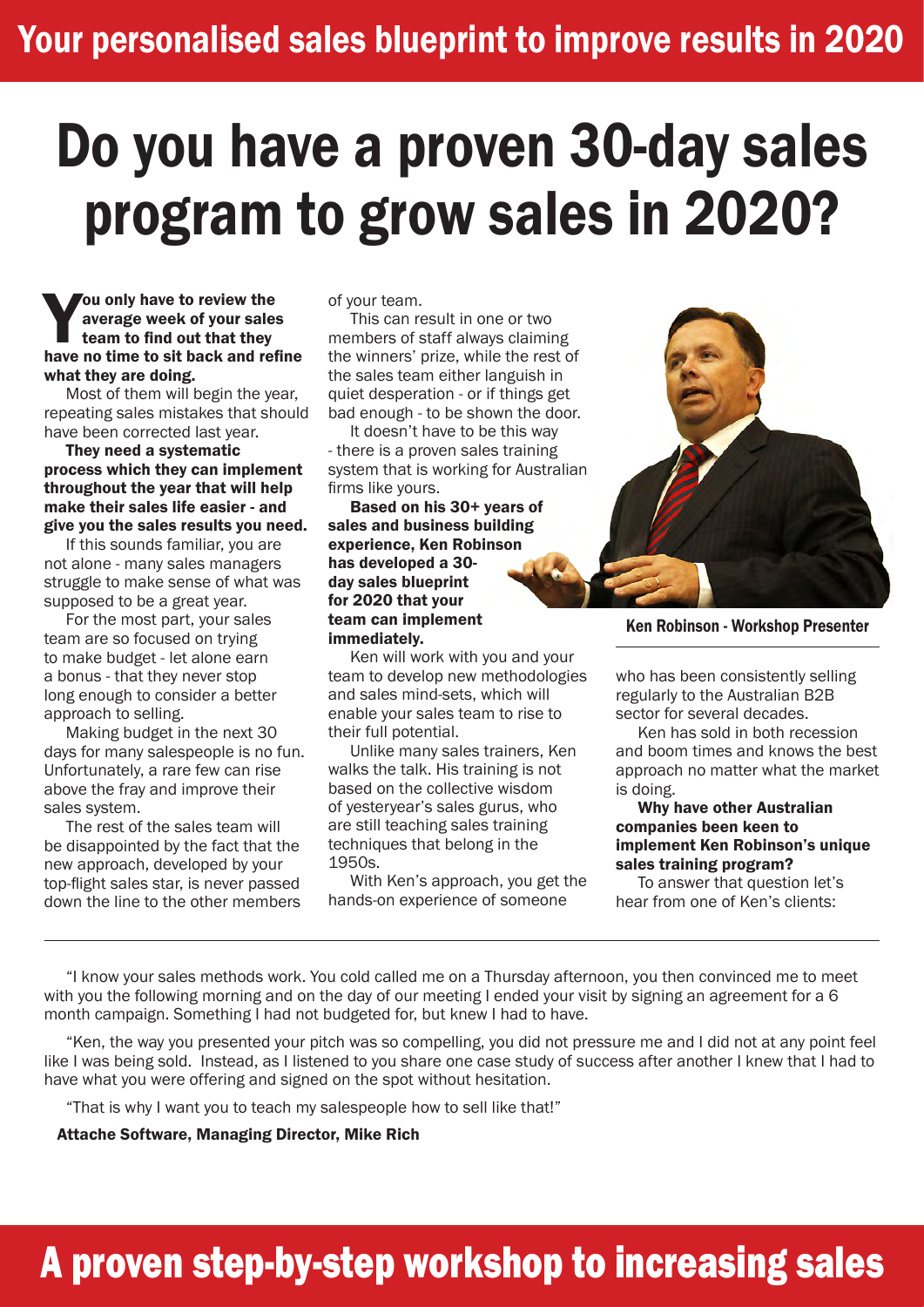## Attendee feedback:

#### Ken sales workshops are worth the money ...

"I am happy to recommend Ken's workshop. I have been to several of his workshops and I have had my team of Engineers complete a one-day in-house sales workshop.

"His workshops are excellent and worth the money. His energy and fun appraoch made the day most enjoyable.

"Plus, I have used his marketing services and know that he understands how to win new business. He is an excellent sales copywriter and understands how to reach buyers by translating your highly technical material into a format senior executives can understand.

If anyone wants to verify my comments, I am happy to act as a phone reference for Ken. I can be contacted at 0429 484 088."

Adam Blundell // Principal Ecologist Klienfelder Newcastle



#### It's been an excellent day... a game changer!

"I was more than curious because I thought I had seen it all when Ken came to my office and presented last week. I was mistaken - the course has been very insightful and the logic behind Kens approach is embarrassingly basic. It's been an excellent day and our whole sales team founded it a game changer." **ROGER DAVY // Coverite Managing Director** 

#### Ken's presentation is extremely worthwhile

"I have been to many training courses and Ken as a presenter is definitely unique.

"His broad range of experience and knowledge in sales he has shared today, I feel will be invaluable in the growth of our business.

"He understands how to take a complicated message and quickly translate it so that the layman can understand what we are trying to sell.

"Engineers have a tendency to make things complicated, whereas Ken workshopped with us each of our key sales messages, so that anybody lacking an engineering background would understand what we are trying to communicate!

"Ken's energy level throughout the course was amazing. Not once throughout the eight hours of his workshop did I feel either bored or tied. He kept on involving each participant, making sure that we all walked away with a sound sales strategy we could implement immediately!"

Jason Whelan // Sierratek, Principal Engineer







#### I was pleasantly surprised, thoroughly enjoyed the day

I normally never take cold calls, but when Ken phoned about his sales workshop, I knew I had to attend. From the moment I answered his call, he knew exactly how to sell me. He is one of the few sales trainers I have met who practices what he preaches. He teaches a powerful approach to selling. What I thought was going to be a long day turned out to be a great day as I learned a whole new set of sales strategies I plan to implement when I get back to the office.

**David Potter // Sales Director**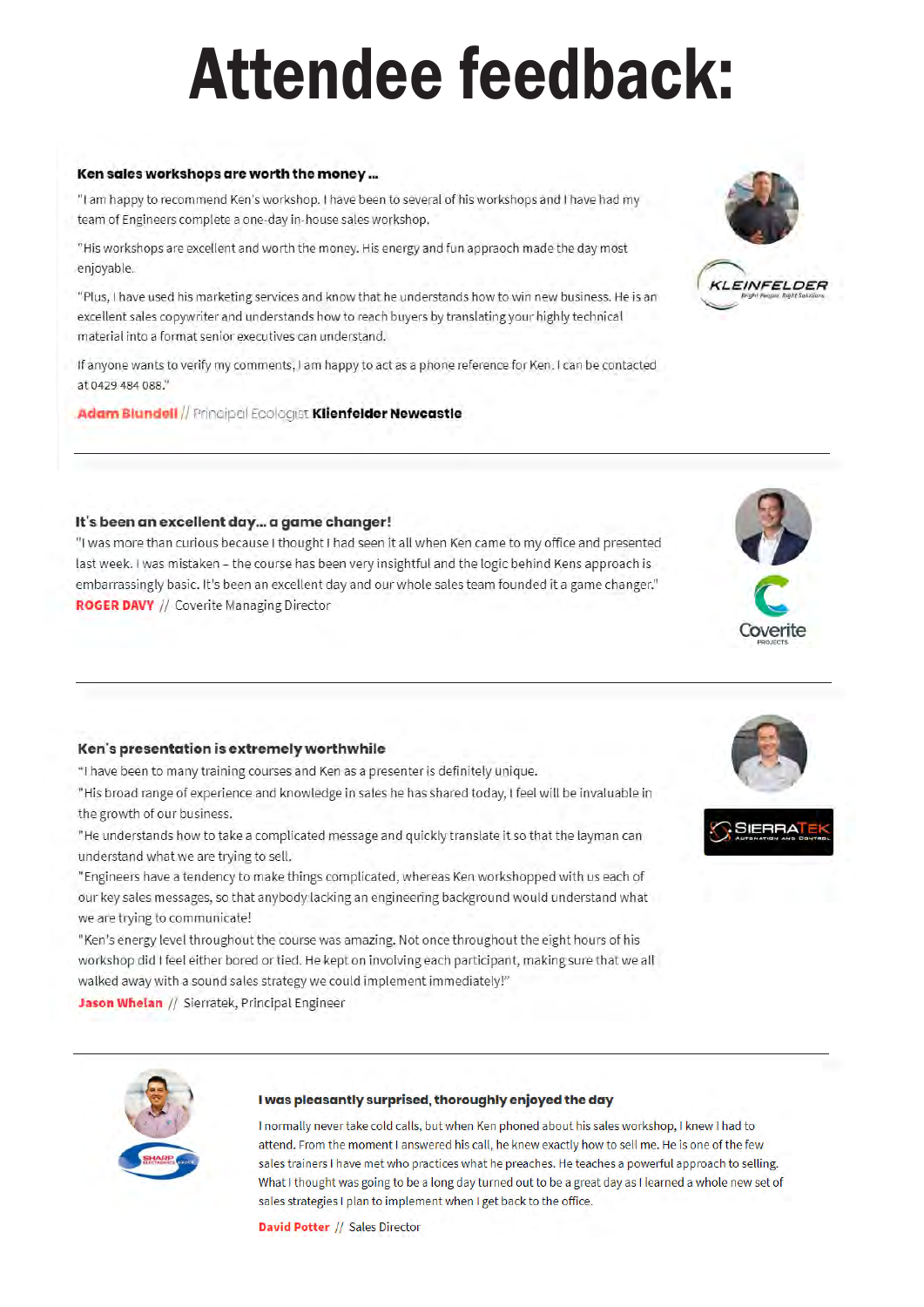## Workshop Outline

### Part 1 - Selling in today's ever changing sales environment

- What three selling methods no longer work in the Australian market?
- What communications approach works with your average CEO?
- What approach will guarantee you will never make it in sales?
- What approach ensure your sales message is in line with where the buyer wants to go?

### Part 2 – How to generate a list of qualified prospects that will want to meet you

- Steps you can to make sure you are presenting to the person who signs the cheque.
- How has the global economic downturn worked to your favour?
- What makes a good prospect list, compared to a bad one?
- How to write a sales letter that will have a CEO calling you for an appointment.
- Discover why your website could be giving reasons for your customers not to buy.

### Part 3 – How to get through to a decision maker to make an appointment

- Why cold-calling is definitely dead if you take this approach
- The difference between an appointment making script and a door closing script
- Walk away with a telephone script that will have your appointment book full.

### Part 4 - Develop a sales blueprint that will see you closing deals within a week

- In the first two minutes of your presentation we show you two approaches that will ensure you have the full attention of your prospect, giving you the best chance of closing a deal within the first week of making contact.
- Learn how to accelerate your sales cycle without leaving your prospect feeling rushed or pressured.
- Discover how you can eliminate all objections before they even raise their ugly heads.
- We give you a road map to ensure you will avoid selling techniques that harm your chances of a sale.

### Part 5 - Communicate in such a way that the prospect sees you as an expert

- One of the reasons why most salespeople fail is that their entire approach sounds rehearsed and superficial. Learn how to give yourself that point of difference so the prospect sees you entirely differently to other sales reps peddling another pitch.
- We share with you a series of steps, that used correctly, will guarantee that you'll never have to deal with price as the main point of contention.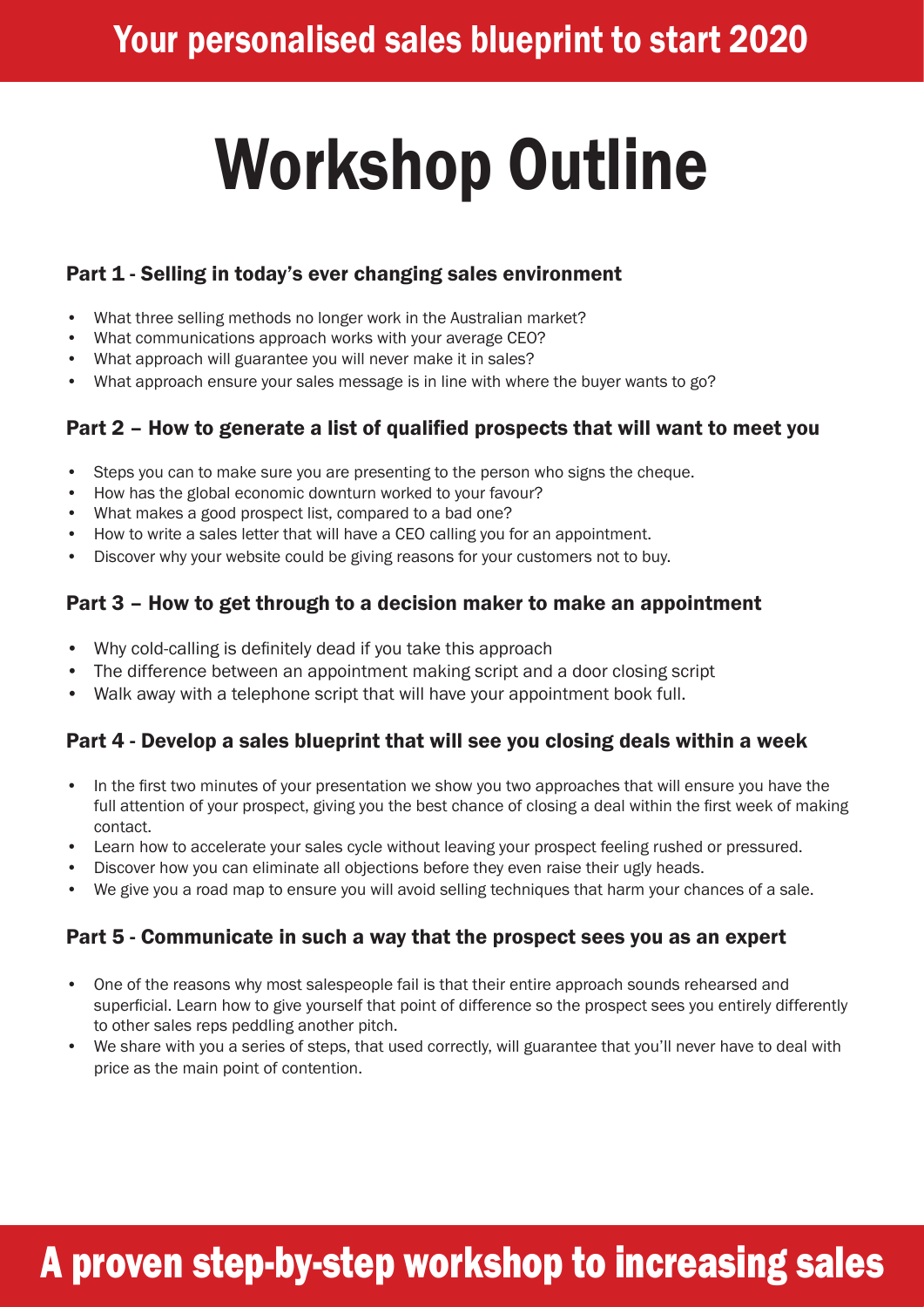### Part 6 – How to give sales presentations that have people wanting to buy now!

• Learn our step-by-step presentation method that has enabled me to close sales within an hour. Discover the key points, that if answered correctly, will give you the best chance of walking away with a sale the same day you hold your meeting.

### Part 7 - How to close a sale without using the many closing techniques that leave us feeling cheap and desperate in front of a potential new client

- Having spent 30 years selling to companies both large and small, I will be teaching you a methodology that has enabled me to present in such a way that the majority of my prospects have needed little if any pressure from me to close a deal.
- We are selling to a highly educated market, who have come across many salespeople using techniques that belong in the 1950s. At the end of my one-day workshop, thankfully you will not need to resort to the same tired old selling methods.
- You will leave this workshop with everything you need to implement my step-by-step sales approach.

#### At the workshop you will receive:

- You will walk away with a telephone script that will have been developed to meet your selling needs.
- You will have a new sales letter designed to tap into your market and the knowledge how to send it out to the right people.
- You will have a proven 30 day step-by-step sales plan that you can apply to your selling situation.

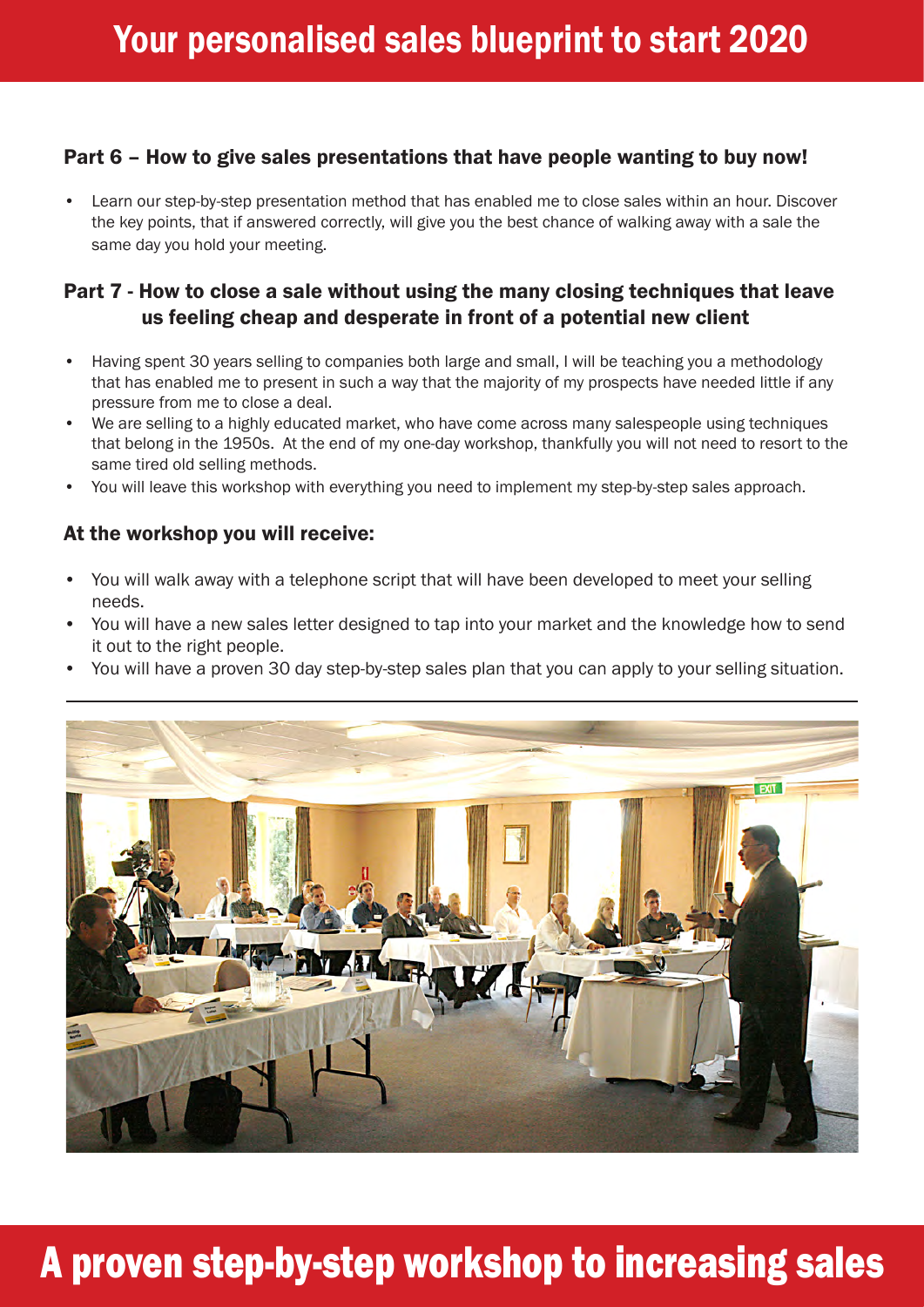### LinkedIn recommendation

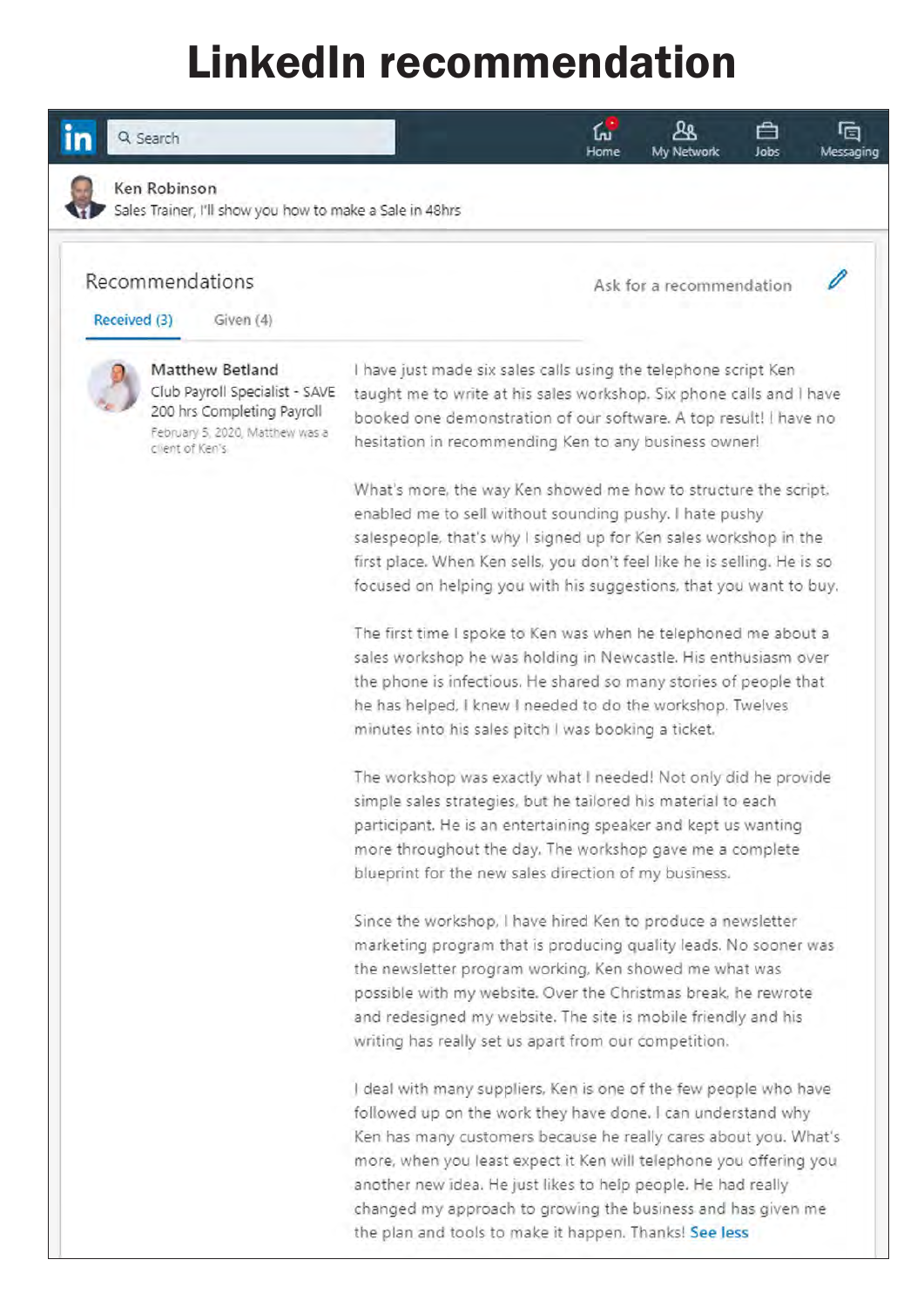

### Introducing your presenter

ello, my name is Ken<br>
Robinson. I first developed the<br>
method my clients now use at<br>
the age of 24, when I decided to start Robinson. I first developed the method my clients now use at my first small business which was in partnership with Australia's oldest media group J.B Fairfax.

My small business produced magazines with print runs of 700,000 magazines which were inserted into newspapers like the Sydney Morning Herald.

My startup needed sizeable financial backing, the type of backing I did not have as a 24-year-old entrepreneur who had only five years of sales experience.

The approach I now use with my clients, which I started developing back in 1990, enabled me to sell to several layers of senior management.

Eventually, I convinced the board of Fairfax to give me 100% financial backing from one of Australia's oldest media companies.

What I learned back then you cannot find in "how-to" books or even University courses.

It was a matter of trial and error. In my case, a lot of failure, but eventually, as I pitched my proposal around town, I started to see a pattern as to how investors and senior executives responded.

Once I worked out what to say and more importantly, what not to say, the doors started opening.

Now 29 years later, I have used the same approach to repeatedly sell a business program which has been used by over 400 real estate offices throughout Australia and New Zealand.

Plus, over the past 15 years, under my guidance, my team have actively worked with some of Australia's leading companies to help them reach the highest levels of corporate influence.

One of my clients was doing over one hundred million dollars worth of work for Woolworths Supermarkets.

They had spent six months trying to get similar work with Coles Myer.

The division they wanted to work with at Coles Myer kept knocking them back.

My client asked us to help them win over the senior management at Coles.

Five days later, my client telephoned me to tell us that they had just been awarded \$23,000,000 worth of new business from Coles Myer.

They had mailed our document to every senior manager at Coles Myer. Several key people had read the material and having been motivated by its content; they contacted our client to offer them this new work.

We just received a testimonial from a client who has sent 12 of our documents out to their target audience.

#### The 12 mail-outs resulted in 32 contracts worth \$40,000 each.

As my client said, "Ken, to send out 12 documents and generate \$1.28 million in new sales, makes your program one of our best investments."

I regularly presents training workshops in both sales and marketing.

Otherwise: I love spending time with my family.

Having celebrated 23 years

of marriage to my wife Wendy, we are heavily involved in raising our son Marshall and three beautiful daughters Charlotte, Victoria and Alexandra.

For relaxation, I can be found sailing my Beneteau 34 yacht around Lake Macquarie NSW. My friends describe me as a "Chardonnay Sailor".

Like many, my family have faced life's challenges head-on.

Nine years ago, our daughter Victoria, at the age of three, was diagnosed with a brain tumor involving eight hours of life-saving surgery. At the time, Victoria was given four days to live.

My family's journey with Cancer was featured in a Christmas Edition of The Australian Women's Weekly to help raise funds for the Starlight Foundation.

It's charities like Camp Quality and Starlight who have helped families like ours. Please consider giving them a donation.

We are thankful for the ongoing support our family has received over the past nine years.

Women's Weekly Christmas edition featured my family's fight with childhood cancer

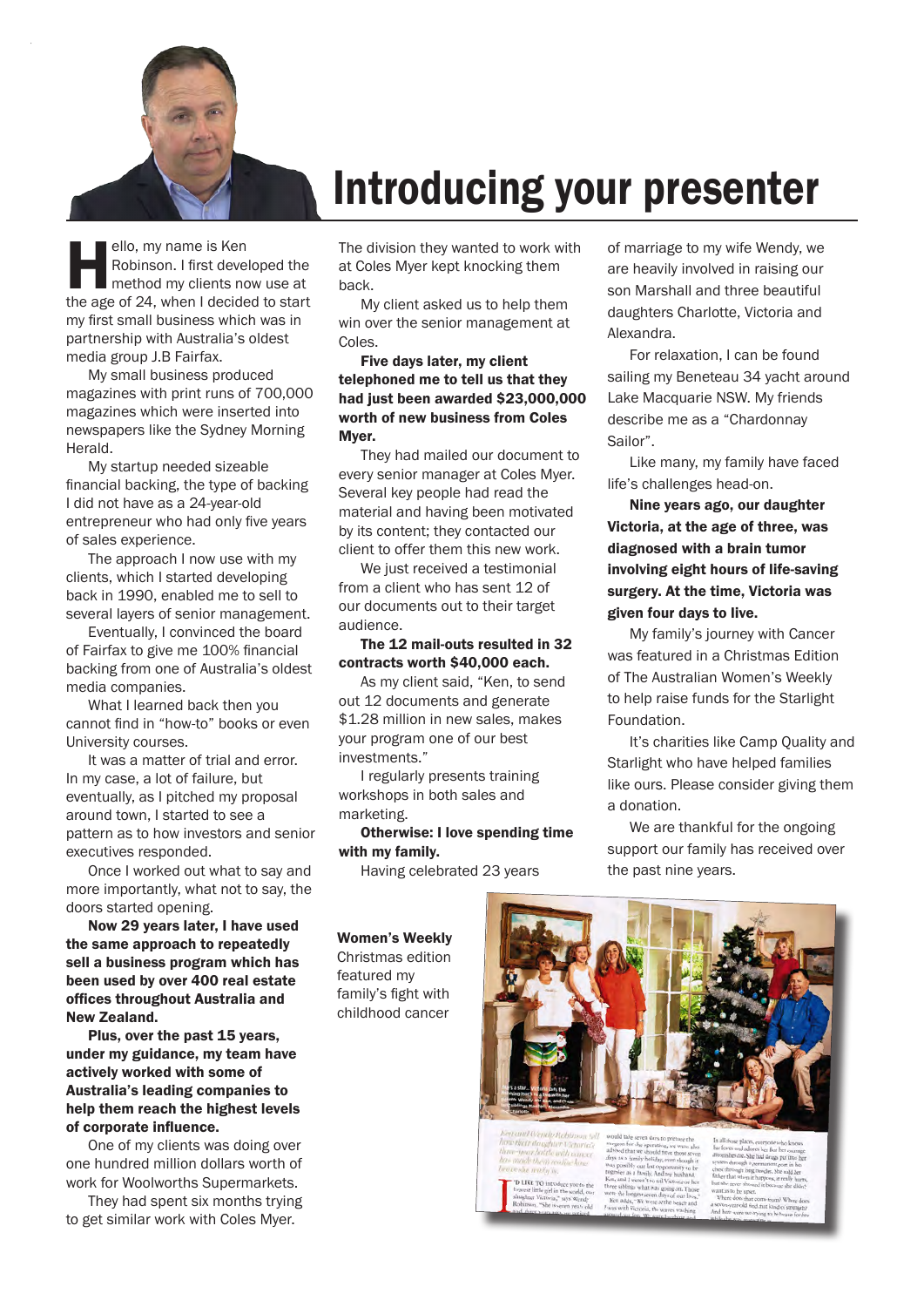### The whole idea of this one-day program is for your entire sales team to develop new plans of action for the next 30 days

For this program to work, we recommend that you have the manager responsible for the sales team attending as well as your team of sales reps. The whole idea is for the team to develop a new sales approach that is based on past years' successes in the business.

- \* Full one-day intensive workshop with one-on-one and group training
- \* BONUS valued at \$1200 Four weekly online coaching sessions
- \* Lunch and daytime refreshments
- \* You will take home new scripts and dialogues
- \* You will develop new sales and marketing letters
- \* A personal 30 day sales blueprint for you to use
- \* A painless approach to dealing with clients who have been given a better offer by your competition
- \* A cheat sheet to a b2b buyers motivation
- \* One-on-one training as we only in accepting a maximum of twenty people to this workshop

### *SAVE \$200 - SEATS NORMALLY \$850 p/p*

*You can now book your seats at:*

[https://kenrobinson.com/sales-training-brisbane](https://kenrobinson.com/sales-training-brisbane/) [https://kenrobinson.com/sales-training-sydney](https://kenrobinson.com/sales-training-sydney/)